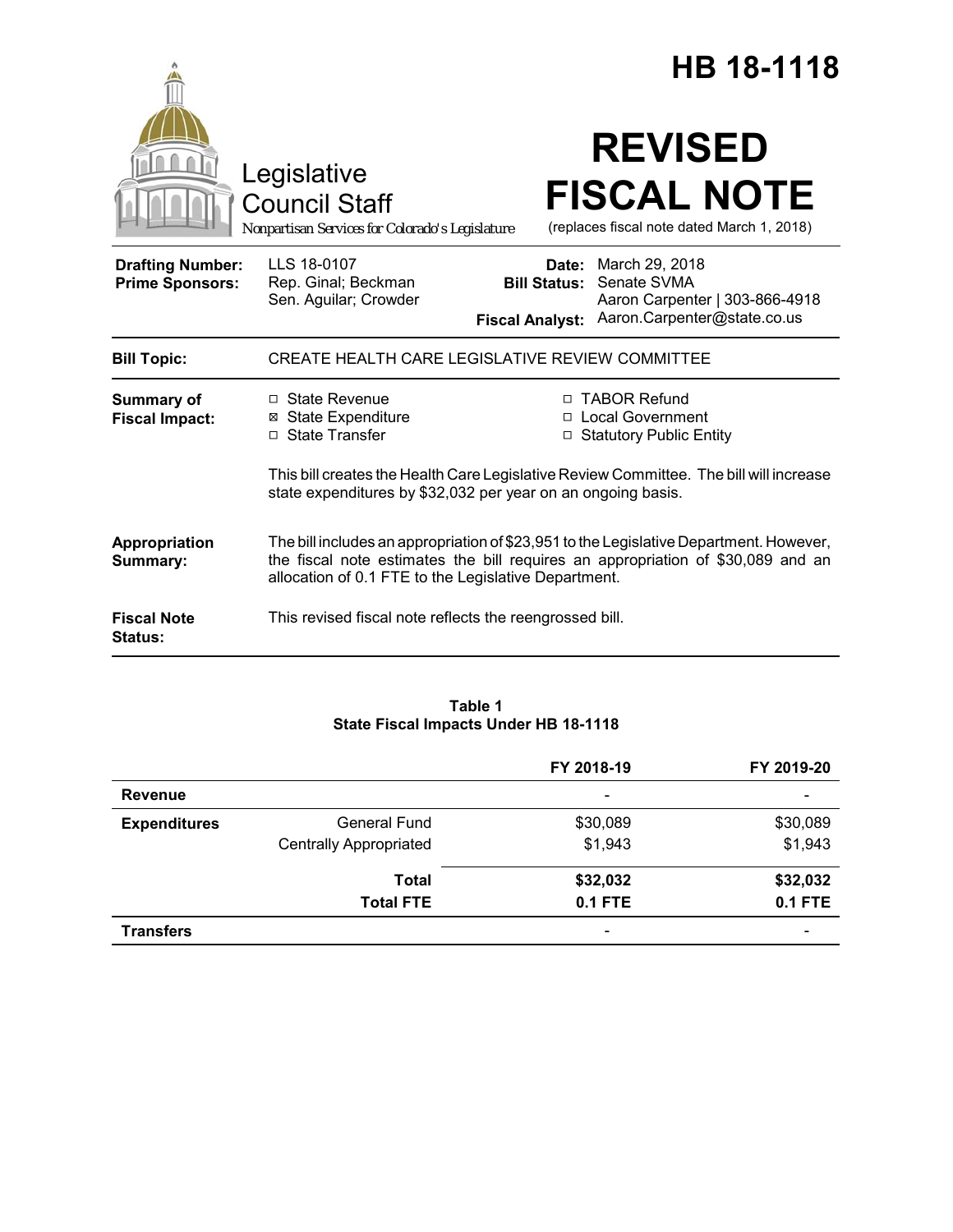March 29, 2018

### **Summary of Legislation**

This bill creates the Health Care Legislative Review Committee (HCLRC). The HCLRC will study health care issues affecting Colorado residents and includes members of the legislative health committees. The HCLRC may meet and take up to two field trips in the legislative interim.

#### **Assumptions**

This fiscal note assumes that the HCLRC will meet two times in the interim to conduct two field trips. At each field trip, the fiscal note assumes there will be 31 legislators and one staff member to support the HCLRC. It is assumed that each field trip will be one day and will need four Legislative Council Staff members to staff each field trip. No meeting space will be required. The fiscal note also assumes that the first meeting of the HCLRC will occur after July 1, 2018.

#### **State Expenditures**

This bill will increase General Fund expenditures for the Legislative Department by \$32,032 and 0.1 FTE per year in FY 2018-19 and FY 2019-20. Expenditures are shown in Table 2 and discussed below.

|                               |                   | FY 2018-19 | FY 2019-20 |
|-------------------------------|-------------------|------------|------------|
| <b>Legislative Department</b> |                   |            |            |
| <b>Personal Services-LCS</b>  |                   | \$6,138    | \$6,138    |
| Legislator Per Diem           |                   | \$6,851    | \$6,851    |
| Legislator Travel Cost        |                   | \$13,020   | \$13,020   |
| Van Rental                    |                   | \$2,400    | \$2,400    |
| <b>LCS Travel Cost</b>        |                   | \$1,680    | \$1,680    |
| Centrally Appropriated Costs* |                   | \$1,943    | \$1,943    |
| FTE-LCS                       |                   | $0.1$ FTE  | $0.1$ FTE  |
|                               | <b>Total Cost</b> | \$32,032   | \$32,032   |
|                               | Total FTE         | $0.1$ FTE  | 0.1 FTE    |

### **Table 2 Expenditures Under HB 18-1118**

*\* Centrally appropriated costs are not included in the bill's appropriation.*

**Personal services.** This bill requires Legislative Council to assist the HCLRC in its duties. Legislative Council will require 0.1 FTE to staff, research, and coordinate field trips for the HCLRC.

**Field trips.** The cost for field trips include legislator per diem (\$110.50 per day, per member), travel costs (\$210 per day, per member), staff travel cost (\$210 per staff, per day), and van rentals (\$1,400 per day). The total cost for two field trips is \$23,951 per year.